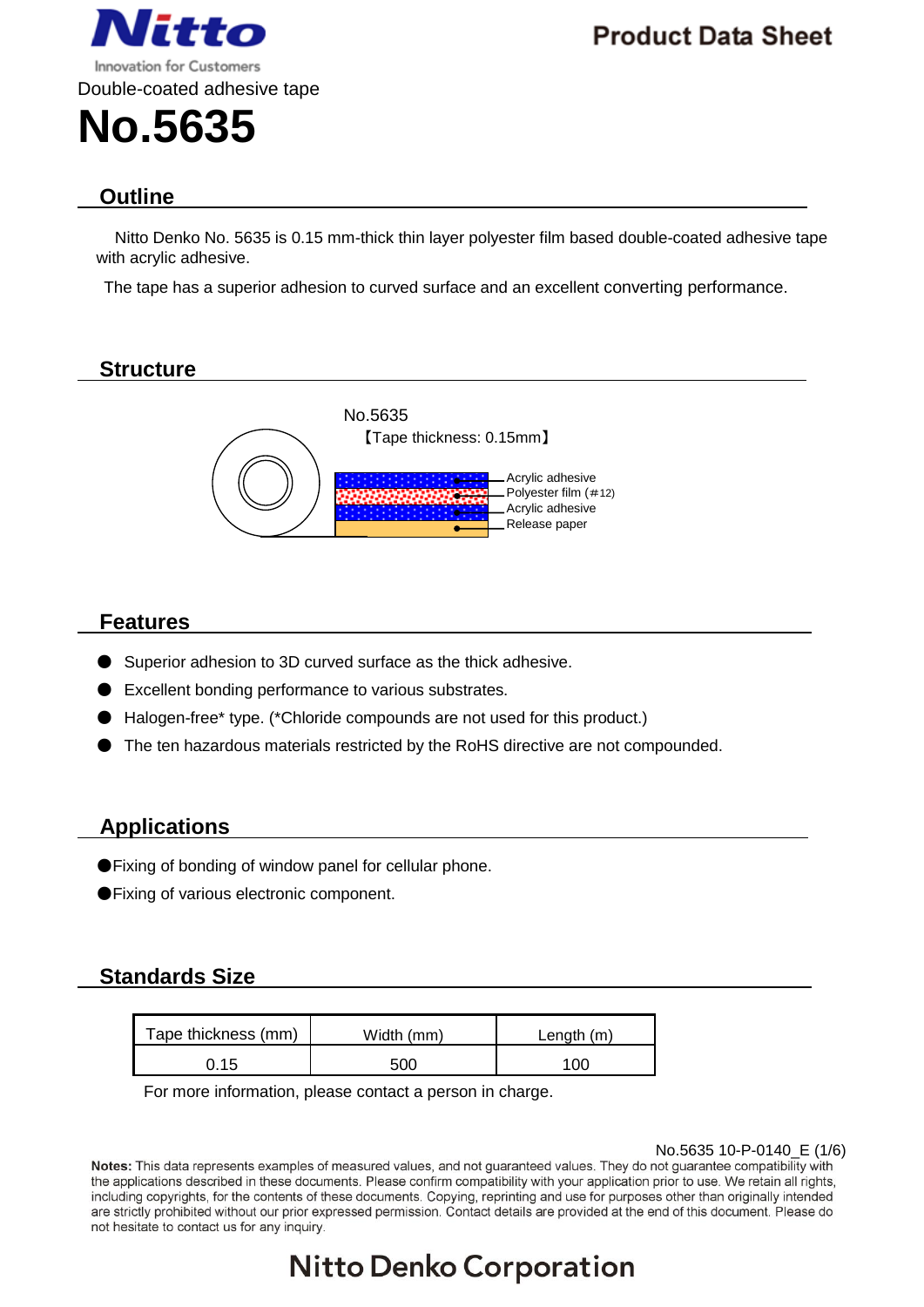

●180 degree peeling adhesion by substrates

| <b>Substrates</b>     | No.5635 |
|-----------------------|---------|
| ABS plate             | 16.0    |
| Polystyrene plate     | 17.5    |
| Acrylic plate         | 19.0    |
| Polycarbonate plate   | 18.5    |
| Glass plate           | 19.0    |
| Stainless steel plate | 19.0    |
| Aluminum plate        | 16.0    |
| Polyester film        | 19.0    |
| Polyimide film        | 16.5    |

(Unit: N/20mm) Backing: PET#25 Peeling speed: 300mm/min Peeling angle: 180 degree Measurement condition: 23 degree C. x 50%RH

<Pressure application conditions> \* 1 pass back and forth with 2-kg roller

<Test method>



[Conforms to JIS Z-0237]



No.5635 10-P-0140\_E (2/6)<br>Notes: This data represents examples of measured values, and not guaranteed values. They do not guarantee compatibility with the applications described in these documents. Please confirm compatibility with your application prior to use. We retain all rights, including copyrights, for the contents of these documents. Copying, reprinting and use for purposes other than originally intended are strictly prohibited without our prior expressed permission. Contact details are provided at the end of this document. Please do not hesitate to contact us for any inquiry.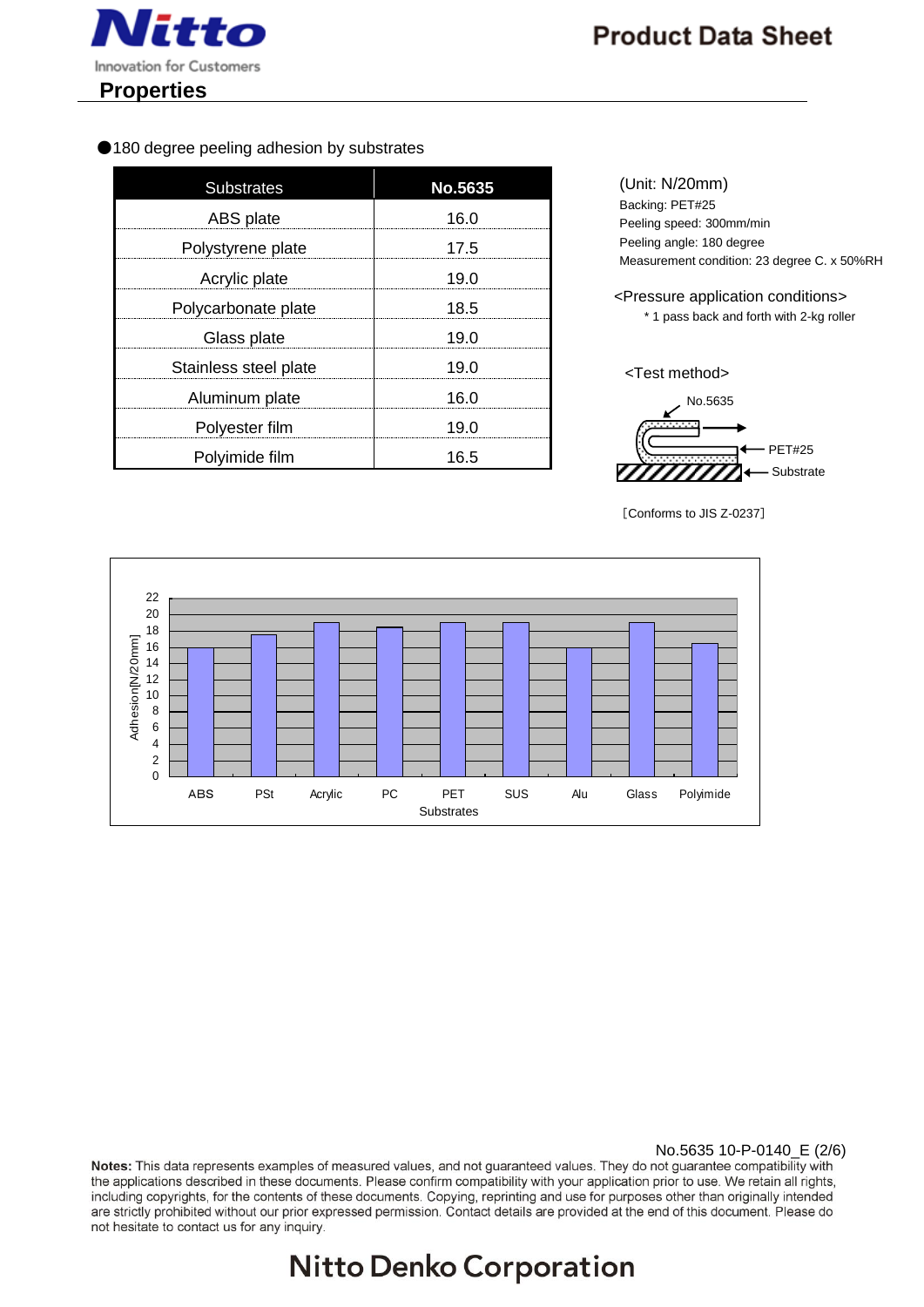

#### ●180 degree peeling adhesion by temperatures

| <b>Temperatures</b> | <b>No.5635</b> |
|---------------------|----------------|
| ∩°∩                 | 20 3           |
| $10^{\circ}$ C      | 19.6           |
| $23^{\circ}$ C      | 19.0           |
| $40^{\circ}$ C      | 17.1           |
| <u>െറ</u>           | 15.5           |
|                     | 13 ዓ           |

(Unit: N/20mm) Backing: PET#25 Peeling speed: 300mm/min Peeling angle: 180 degree Measurement temperature: 0, 10, 23, 40, 60, 80 degree C. Application under various temperatures →Measurement under various temperatures Substrate: Stainless steel plate

<Pressure application conditions>

\* 1 pass back and forth with 2-kg roller



### ●Resistance to repulsion



#### (Unit: mm)

To laminate No.5635 to aluminum plate (20mm width, 0.5mm) and peel the release liner. Then it is laminated to a substrate ABS. Measure the lifting distance after leave it for 24 hours at 70 degree C.

No.5635 10-P-0140\_E (3/6)<br>Notes: This data represents examples of measured values, and not guaranteed values. They do not guarantee compatibility with the applications described in these documents. Please confirm compatibility with your application prior to use. We retain all rights, including copyrights, for the contents of these documents. Copying, reprinting and use for purposes other than originally intended are strictly prohibited without our prior expressed permission. Contact details are provided at the end of this document. Please do not hesitate to contact us for any inquiry.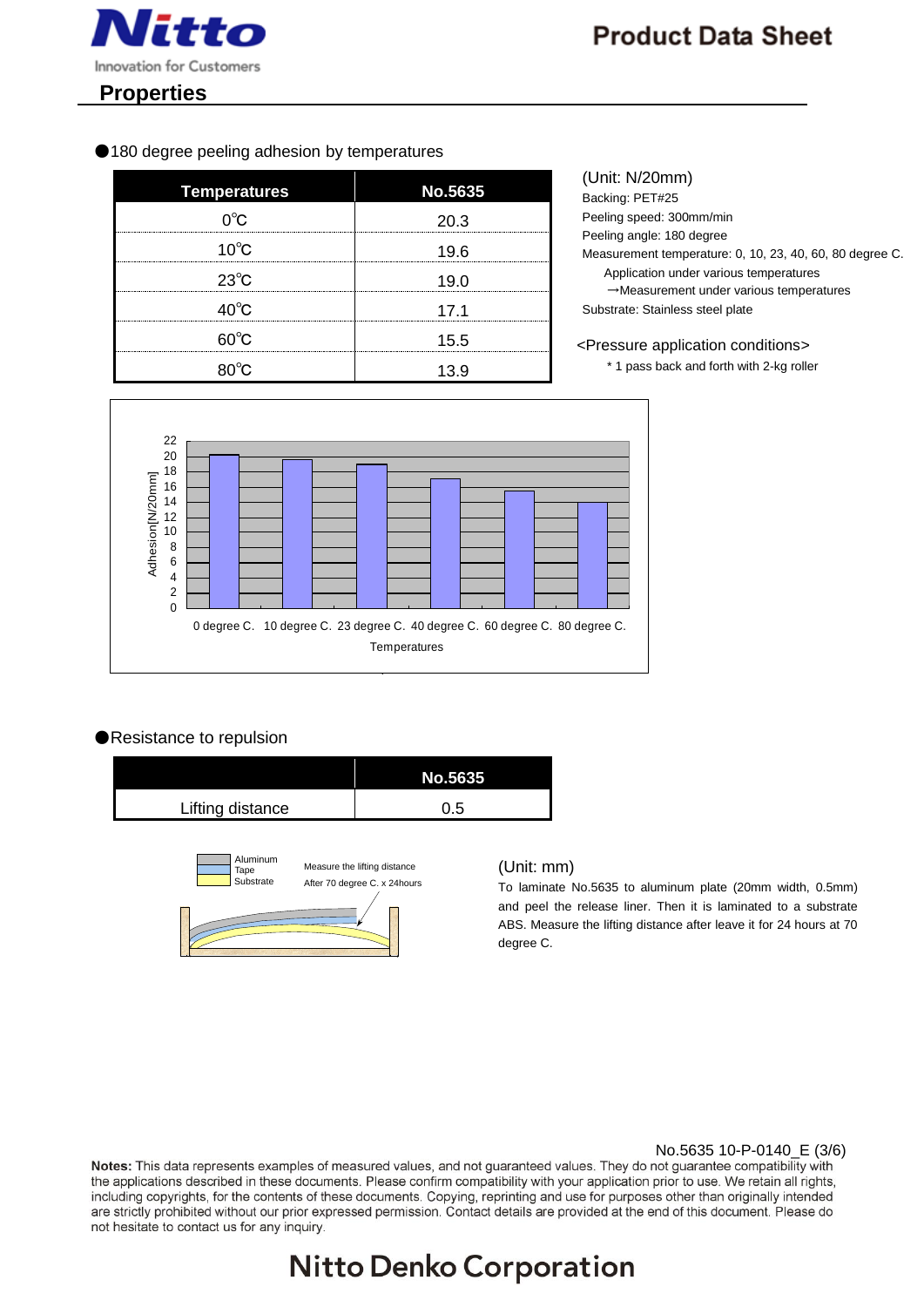

# **Properties**

### ● Holding power

|                                                                                                                                               | No.5635 | <test method=""></test>                  |
|-----------------------------------------------------------------------------------------------------------------------------------------------|---------|------------------------------------------|
| Slippage distance                                                                                                                             | 0.4     | No.5635                                  |
| (Unit: mm/hr)<br>Measurement temperature: 40 degree C.<br>Application area: 10mm x 20mm<br>Load: 4.9N (500g)<br>Substrate: Phenol resin plate |         | Phenol resin plate<br><b>PET#25</b><br>w |
| $\mathbf{a}$ $\mathbf{a}$                                                                                                                     |         |                                          |

### ● Shear strength

| <b>Temperature</b>                                                                                                                                                                                                                                                                           | <b>No.5635</b>                       | <test method=""></test>                                             |
|----------------------------------------------------------------------------------------------------------------------------------------------------------------------------------------------------------------------------------------------------------------------------------------------|--------------------------------------|---------------------------------------------------------------------|
| Shear strength                                                                                                                                                                                                                                                                               | 560                                  | No.5635                                                             |
| (Unit: N/20mm x 20mm)<br>Substrate: Acrylic plate/Acrylic plate<br>Tape area: 20mm × 20mm<br>Peeling speed: 50mm/min<br>Measurement condition: 23 degree C. x 50%RH<br>* 1 pass back and forth with 5-kg roller<br>Measurement method: A specimen is prepared and shear strength is measured | after allowing it to set 30 minutes. | Acrylic plate<br>Acrylic plate<br>×<br>Peeling speed<br>$50$ mm/min |

### ●180 degree peeling adhesion by pressures

| <b>Pressures</b> | No.5635 |
|------------------|---------|
| $0.1$ kg         | 16.3    |
| $0.5$ kg         | 18.5    |
| 2 kg             | 19 በ    |
|                  | 19.2    |

#### 22 20 18 Adhesion[N/20mm] Adhesion[N/20mm]16 14 12  $10$ 8 6 4 2  $\Omega$ 0.1kg 0.5kg 2kg 5kg Pressures

(Unit: N/20mm) Backing: PET#25 Peeling speed: 300mm/min Peeling angle: 180 degree

Measurement temperature: 23-degree C. x 50%RH

#### <Pressure application conditions>

1 pass back and forth with 0.1kg, 0.5kg, 2kg, 5kg

No.5635 10-P-0140\_E (4/6)<br>Notes: This data represents examples of measured values, and not guaranteed values. They do not guarantee compatibility with the applications described in these documents. Please confirm compatibility with your application prior to use. We retain all rights, including copyrights, for the contents of these documents. Copying, reprinting and use for purposes other than originally intended are strictly prohibited without our prior expressed permission. Contact details are provided at the end of this document. Please do not hesitate to contact us for any inquiry.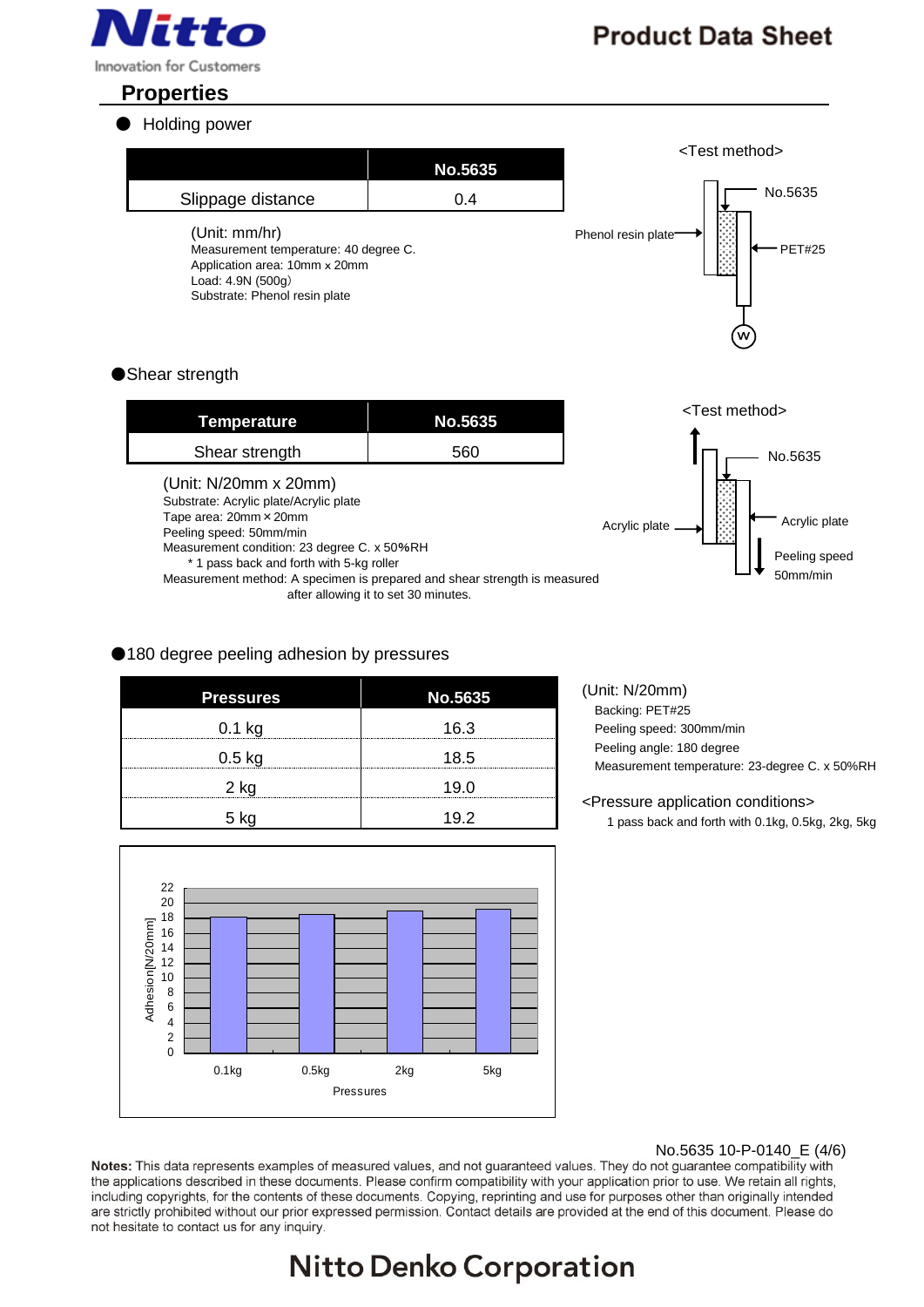

# **Properties**

●180 degree peeling adhesion after application (increase)

| <b>Time</b> | <b>No.5635</b> |
|-------------|----------------|
| $0.5$ hrs   | 19.0           |
| 4hrs        | 19.2           |
| 12hrs       | 19.3           |
| 24hrs       | 19.6           |
| 48hrs       | 19.9           |
| 72hrs       |                |



## **Indentation adhesion**

|                      | No.5635 |
|----------------------|---------|
| Indentation adhesion | 115     |



#### (Unit: N)

Acrylic plate:30 mm x 40mm Sample: 2mm width (a picture frame shaped) Diameter of hole: 13mm

The tape sample applied to the acrylic plate is adhered ABS plate by 1 pass back and forth with 5kg.roller After it left at 23 degree C. x 50% for 30 minutes, the acrylic plate is pushed through the hole with a probe 10mm at 5mm/min.

No.5635 10-P-0140\_E (5/6)<br>Notes: This data represents examples of measured values, and not guaranteed values. They do not guarantee compatibility with the applications described in these documents. Please confirm compatibility with your application prior to use. We retain all rights, including copyrights, for the contents of these documents. Copying, reprinting and use for purposes other than originally intended are strictly prohibited without our prior expressed permission. Contact details are provided at the end of this document. Please do not hesitate to contact us for any inquiry.

# **Nitto Denko Corporation**

#### (Unit: N/20mm)

Backing: PET#25 Peeling speed: 300mm/min Peeling angle: 180 degree Measurement temperature: 23 degree C. x50%RH Substrate: Stainless steel plate

<Pressure application conditions> 1 pass back and forth with 2-kg roller